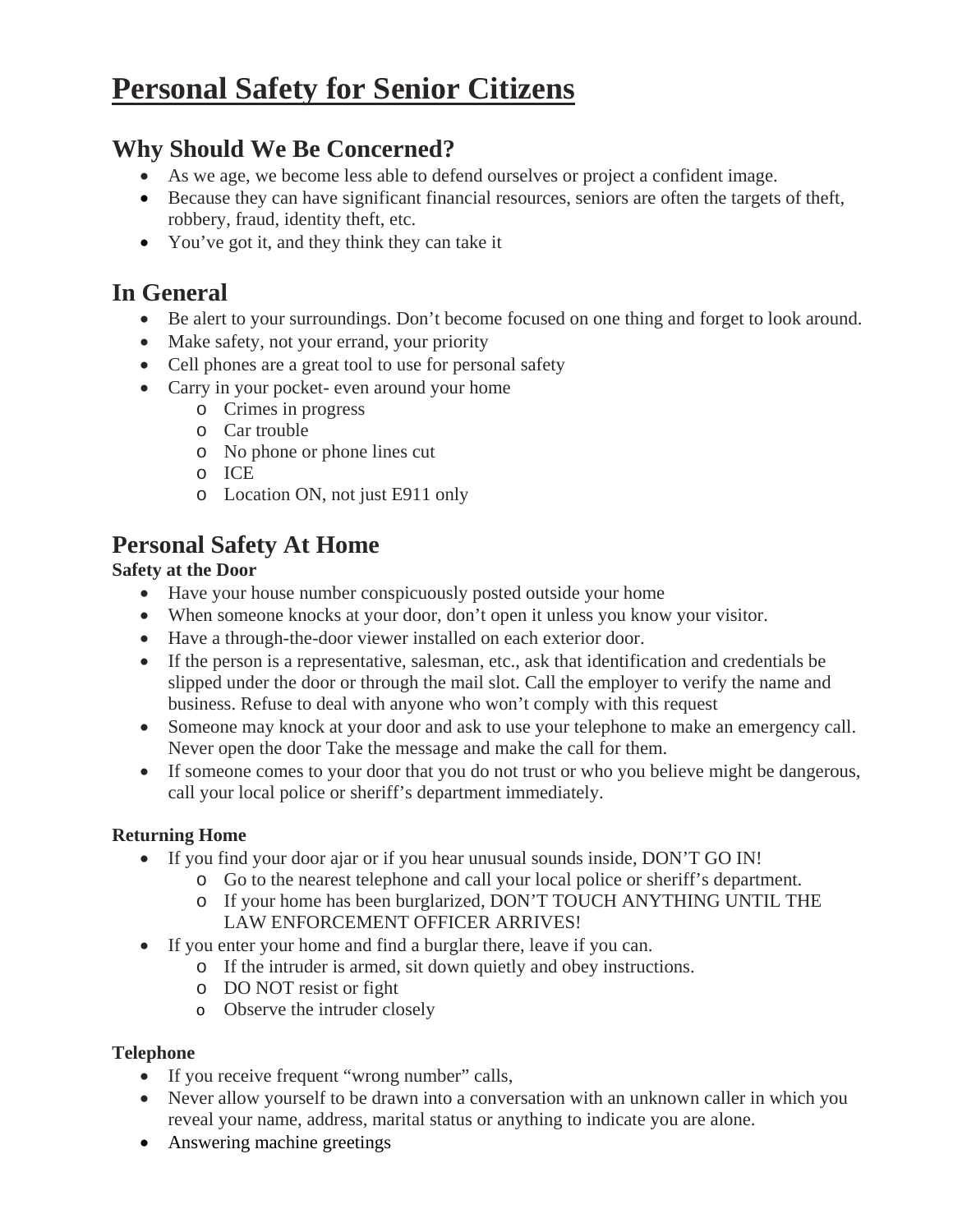# **Deterring the Burglar**

# **Your Keys**

- Never carry identification tags on your key ring or holder.
- Don't hide a spare key outside your door— under the door mat, in the mail box, the flower box, over the door — the burglar knows where to look.

# **Door Locks**

- Always lock your exterior doors, both when you are at home and away.
- Avoid chain locks they are too easily broken.
- For sliding doors, place a broomstick or an aluminum bar in the door track

#### **Lighting**

• All exterior entrances or doorways, garages and even alleys should be well lighted.

#### **Outdoor Trees and Shrubbery**

- Bushes and plant growth, particularly near doors and windows should be trimmed at a height of no more than two feet (24") from the ground.
- Trees should be trimmed at a height no less than six feet from the lowest hanging branch to the ground.
- Trees should not be allowed to be so dense as to block exterior pole lighting.

# **Alarm Systems**

• If you have one, use it- even during the day

# **Minimize the Risk**

- Direct deposit Social Security, pension or other regular incoming checks.
- Avoid keeping large amounts of cash in the home.
- Place valuable jewelry and important papers in a safe deposit box.
- Appraise and photograph jewelry, precious antiques and artwork.
- Become acquainted with your neighbors.

# **When You Are Away**

- When you leave your home or apartment for a prolonged period of time, discontinue your newspaper, mail, and other deliveries by phone or in person ahead of time. Do not leave notes.
- Have your lawn mowed.
- Put lights both inside and outside the house on timers. Also, place one or more radios or TV's on timers so they will periodically come on.
- Turn the volume on the telephone down so it cannot be used as a cue that no one is home.

# **While You Are Out**

# **Recommendations**

- Be especially alert at banks
- Carry as little cash as possible and carry credit cards in a concealed coat or chest pocket.
- For a woman with a purse, carry it close to the body, preferably in front. If the purse has a clasp, cover it with your hand. Don't wrap the strap of the purse around your wrist.
- Never leave a purse unattended.